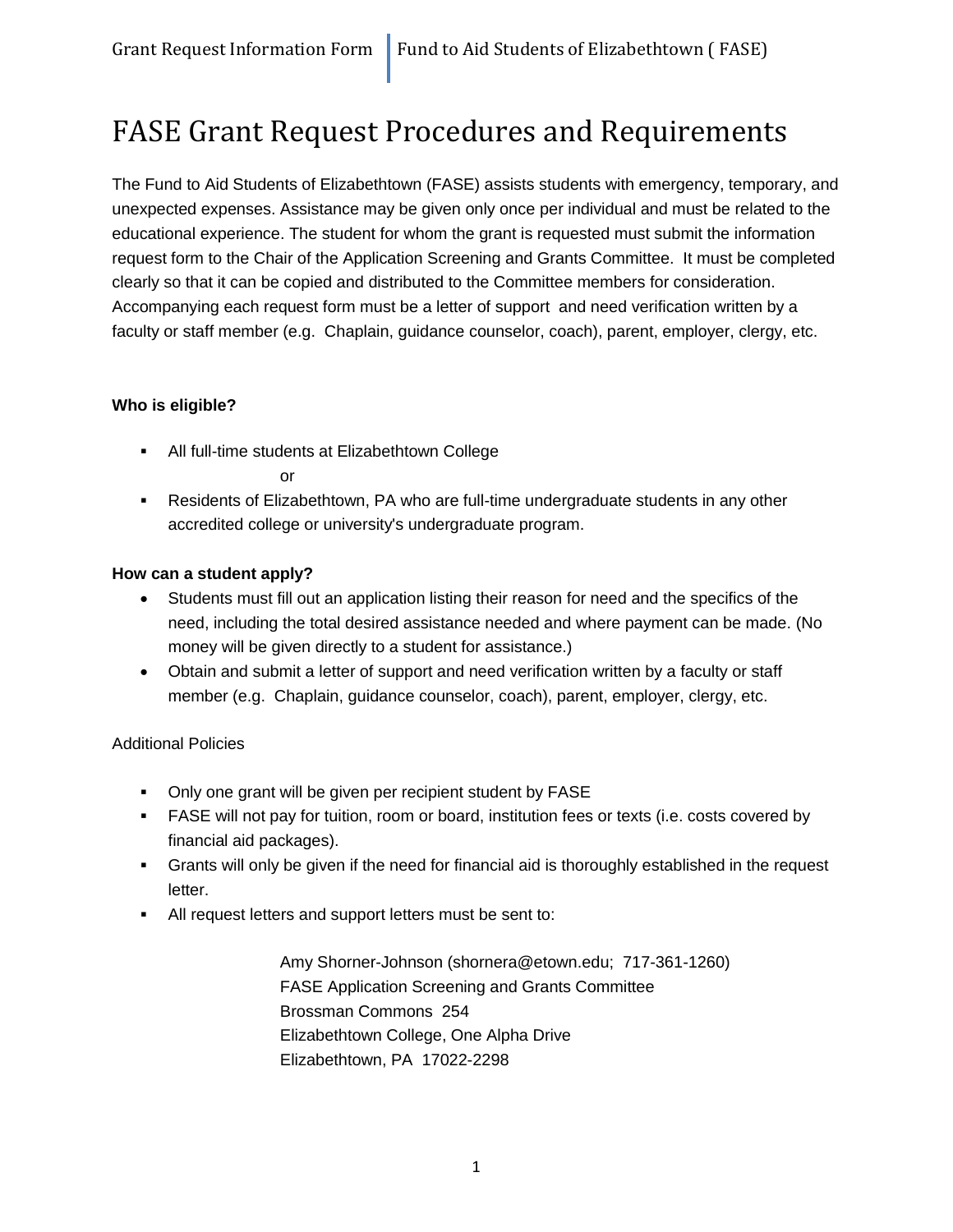# **FASE Grant Request Information Form**

| <b>Student's Full Name:</b>                |                                                |                                                                                                                      |
|--------------------------------------------|------------------------------------------------|----------------------------------------------------------------------------------------------------------------------|
| <b>Student's School Address:</b>           |                                                |                                                                                                                      |
|                                            |                                                |                                                                                                                      |
|                                            |                                                |                                                                                                                      |
|                                            |                                                |                                                                                                                      |
| <b>Student's School Phone #:</b>           |                                                |                                                                                                                      |
|                                            |                                                |                                                                                                                      |
| <b>Student's Home Address:</b>             |                                                |                                                                                                                      |
|                                            |                                                |                                                                                                                      |
|                                            |                                                | <u> 1989 - Andrea Santa Andrea Andrea Andrea Andrea Andrea Andrea Andrea Andrea Andrea Andrea Andrea Andrea Andr</u> |
|                                            |                                                |                                                                                                                      |
|                                            |                                                |                                                                                                                      |
| <b>Name of Educational</b><br>Institution: |                                                |                                                                                                                      |
|                                            |                                                |                                                                                                                      |
| <b>Institution Phone:</b>                  |                                                |                                                                                                                      |
| <b>Current GPA:</b>                        | $\frac{1}{\sqrt{1-\frac{1}{2}}}\text{out of }$ |                                                                                                                      |

Itemized List of Specific items/services and associated costs:

List Specific Recipients of Checks and addresses: